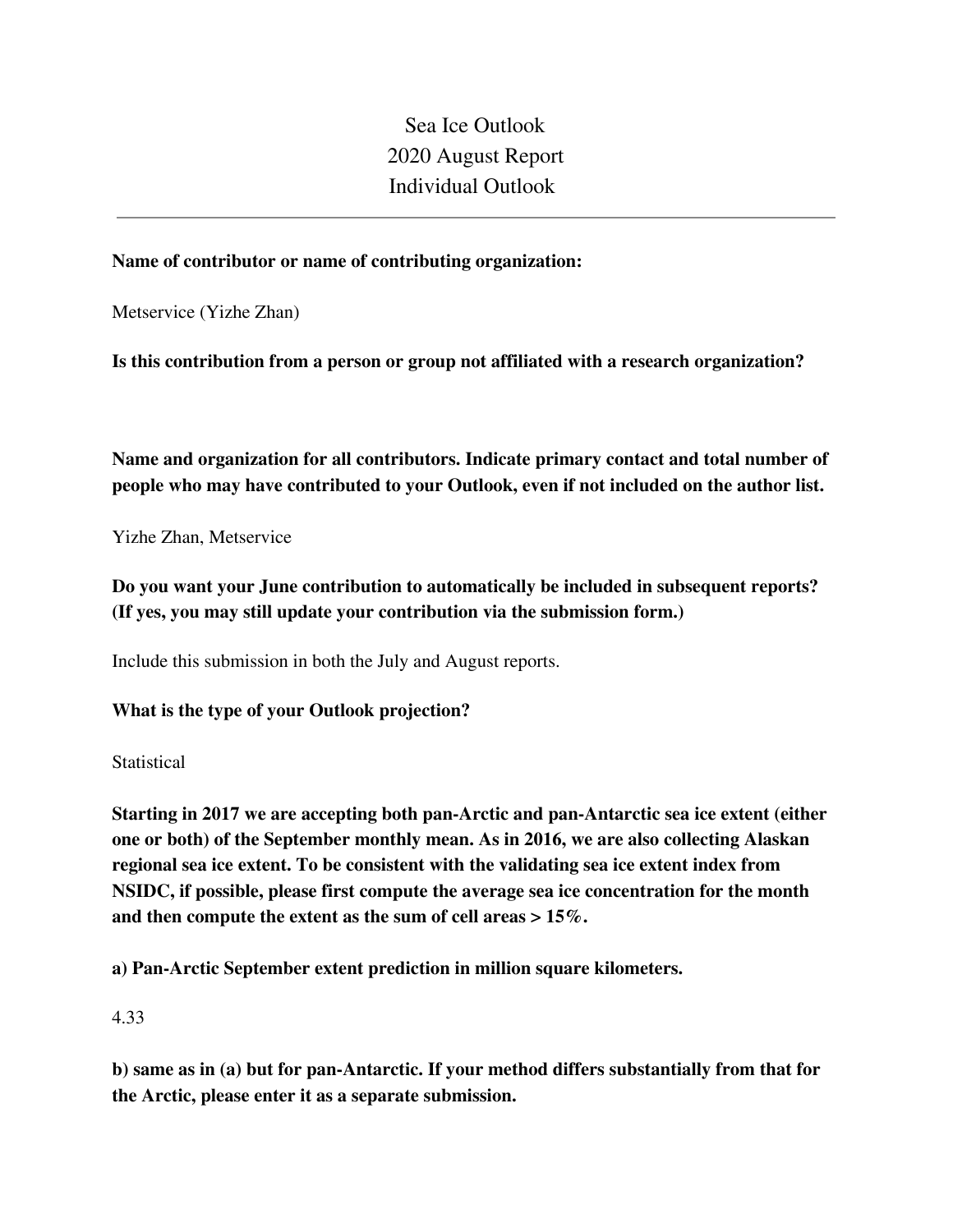**c) same as in (b) but for the Alaskan region. Please also tell us maximum possible extent if every ocean cell in your region were ice covered.**

**"Executive summary" of your Outlook contribution (using 300 words or less) describe how and why your contribution was formulated. To the extent possible, use non-technical language.**

Our prediction is based on the strong correlation between detrended June top-of-atmosphere (TOA) reflected solar radiation (RSR) and September Sea Ice Extent (SIE) anomalies, as proposed by Zhan and Davies [2017]. This method is telling because the main contributor of TOA RSR anomaly in June is from the change of underlying surfaces and the sea ice state in early summer (June) largely determines the total absorbed shortwave solar radiation during the whole melt season.

# **Brief explanation of Outlook method (using 300 words or less).**

Our contribution is formulated by adding the main contribution part from the September SIE trend (2002~2019) with the anomalous part from the June TOA-RSR (2020) anomaly. The detailed description of the calculation is as follows.

The detrended pan-Arctic June RSR anomaly (2020) is 1.24 W/m2. The corresponding September SIE anomaly is 0.10 (1.24 \* 0.0765) million km2. The trending anomaly of September SIE is -0.08 million km2 per year. The 2020 September SIE (from the trend) is 4.23 million km2. The predicted September SIE of 2020 is  $4.33$   $(4.23 + 0.1)$  million km2.

Note that the coefficient of 0.0765 is estimated from the detrended anomalies of June TOA-RSR and September SIE between 2002 and 2019.

### **Tell us the dataset used for your initial Sea Ice Concentration (SIC).**

We do not use SIC dataset. Instead, we use sea ice index (Version 3.0) product (NSIDC, NASA Team, https://nsidc.org/data/G02135, doi:https://doi.org/10.7265/N5K072F8).